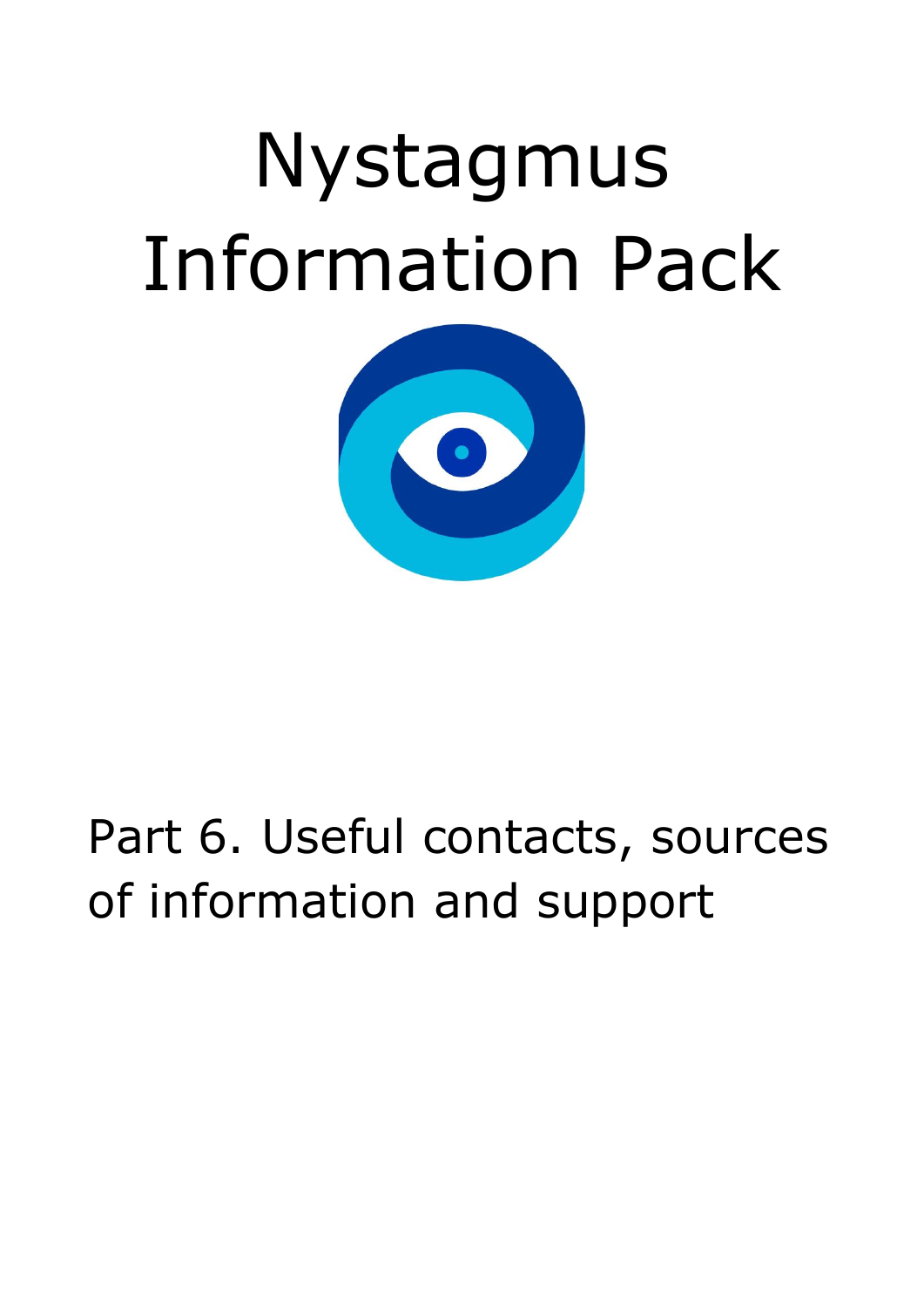## **USEFUL CONTACTS AND SOURCES OF INFORMATION**

| <b>Albinism</b>                                                                      | www.albinism.org.uk                                                                                                                                                                                                   |
|--------------------------------------------------------------------------------------|-----------------------------------------------------------------------------------------------------------------------------------------------------------------------------------------------------------------------|
| <b>American Nystagmus</b><br><b>Network</b>                                          | www.nystagmus.org                                                                                                                                                                                                     |
| <b>British and Irish</b><br><b>Orthoptic Society (BIOS)</b>                          | https://www.orthoptics.org.uk/                                                                                                                                                                                        |
| <b>British Blind Sport</b>                                                           | www.britishblindsport.org.uk                                                                                                                                                                                          |
| <b>British Society of</b><br><b>Audiology (BSA) Balance</b><br><b>Interest Group</b> | Audiology is the profession concerned<br>with hearing and balance. Within the<br>British Society of Audiology there is a<br><b>Balance Interest Group</b><br>http://www.thebsa.org.uk/bsa-<br><u>groups/group-bi/</u> |
| <b>Education</b>                                                                     | SEN area of the website                                                                                                                                                                                               |
| (SEN & EHC)                                                                          | <u> https://www.gov.uk/topic/schools-</u><br>colleges-childrens-services/special-                                                                                                                                     |
| Specific information relating<br>to education and special<br>educational needs       | educational-needs-disabilities                                                                                                                                                                                        |
|                                                                                      | Children with SEN area of the website<br><u> https://www.gov.uk/children-with-</u><br>special-educational-needs                                                                                                       |





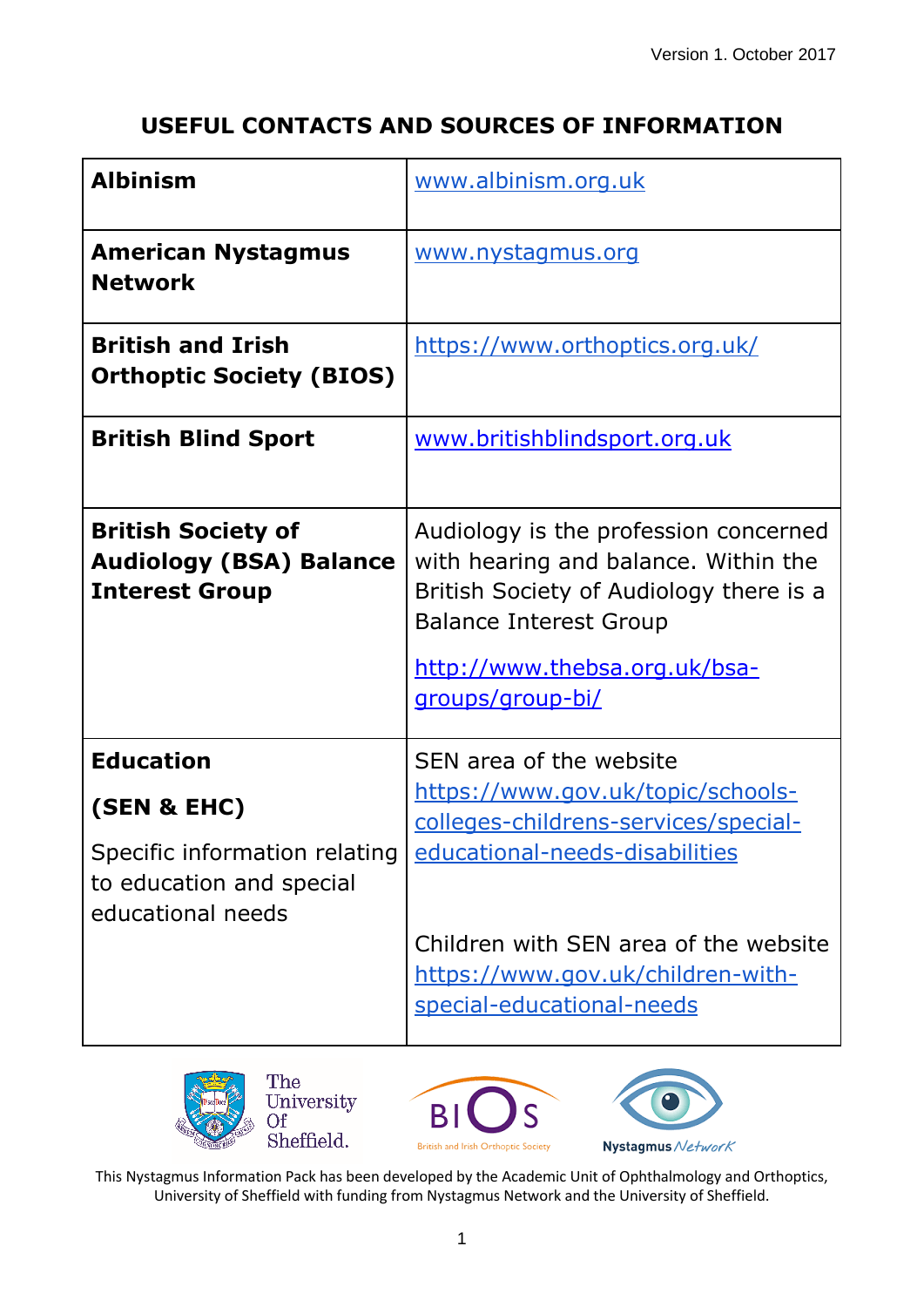| <b>Employment and access</b><br>to work                                   | <b>Access to Work Team</b>                                                           |
|---------------------------------------------------------------------------|--------------------------------------------------------------------------------------|
|                                                                           | 0345 268 8489                                                                        |
|                                                                           | https://www.gov.uk/access-to-<br>work/overview                                       |
| <b>Guide Dogs</b>                                                         | http://www.guidedogs.org.uk/                                                         |
| <b>IN-Vision</b>                                                          | www.in-vision.org.uk                                                                 |
|                                                                           | @INvision Buzz                                                                       |
| <b>Independent Parental</b><br><b>Special Education Advice</b><br>(IPSEA) | www.ipsea.org.uk                                                                     |
|                                                                           | Advice line on 0800 018 4016                                                         |
| Leber's congenital                                                        | facebook support group for parents                                                   |
| amaurosis (LCA)                                                           | and individuals with LCA                                                             |
|                                                                           | <b>ElebersCongenitalAmaurosis</b><br>SupportGroup                                    |
| <b>LOOK</b>                                                               | www.look-uk.org/                                                                     |
|                                                                           | Helpline 01214507754                                                                 |
|                                                                           | information@look-uk.org                                                              |
| <b>Ménière's Society</b>                                                  | A charity for people with dizziness<br>and balance disorders of vestibular<br>origin |



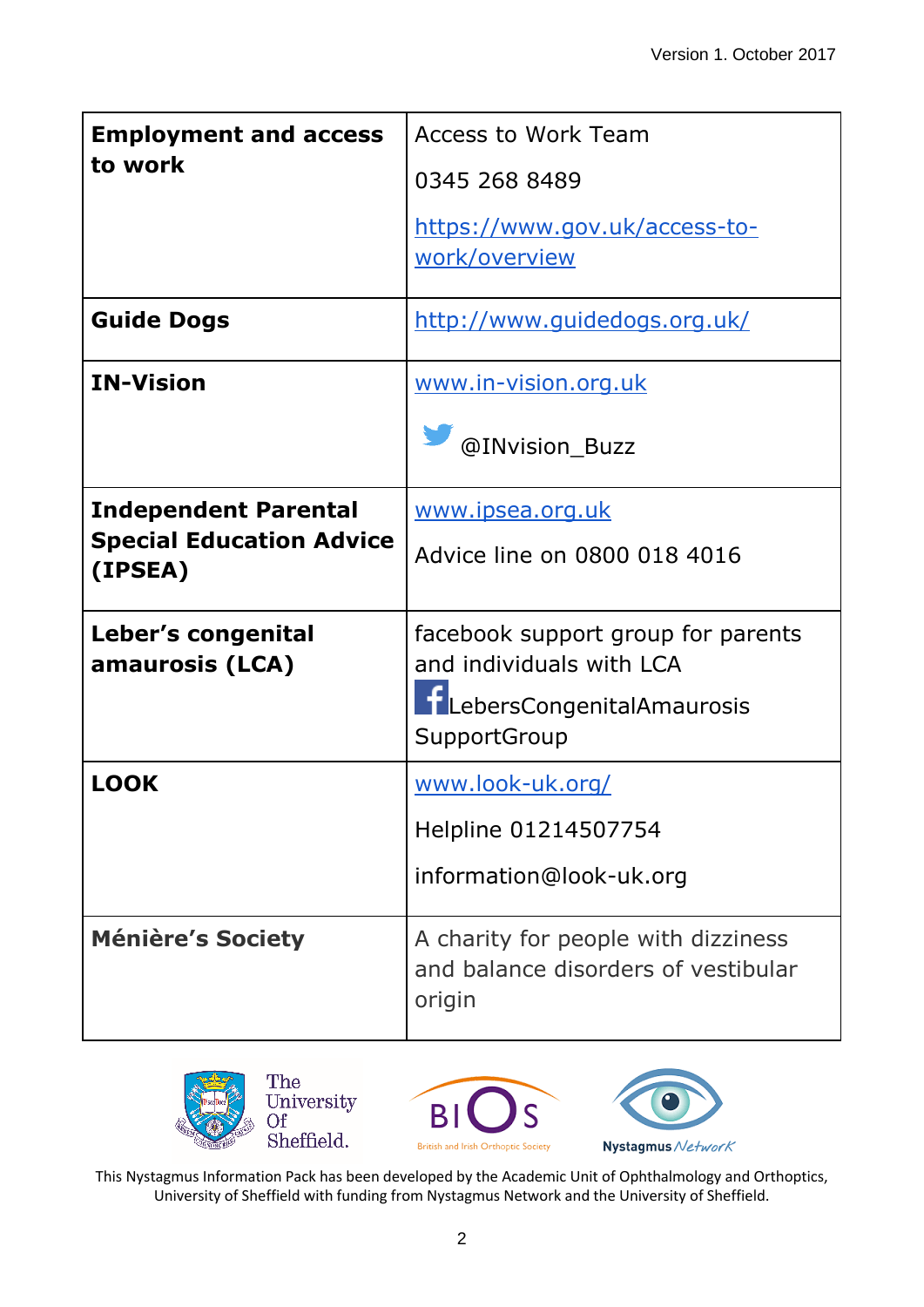|                                                                                     | www.menieres.org.uk                                                                                                                                                                                                              |
|-------------------------------------------------------------------------------------|----------------------------------------------------------------------------------------------------------------------------------------------------------------------------------------------------------------------------------|
| <b>National Institute for</b><br><b>Health and Care</b><br><b>Excellence (NICE)</b> | https://www.nice.org.uk/guidance<br>guidance on 'tenotomy of horizontal<br>eye muscles for nystagmus (with<br>reattachment at their original<br>insertions)'<br>https://www.nice.org.uk/guidance/ip<br>g299/informationforpublic |
| <b>Nystagmus Network</b><br>(NN)                                                    | www.nystagmusnetwork.org<br>NystagmusNetwork/<br>@press_nystagmus                                                                                                                                                                |
| <b>Royal College of</b><br><b>Ophthalmologists</b>                                  | https://www.rcophth.ac.uk/patients/                                                                                                                                                                                              |
| <b>Royal National Institute</b><br><b>Of Blind People (RNIB)</b>                    | www.rnib.org.uk<br>Helpline 0303 123 999<br>Email helpline@rnib.org.uk                                                                                                                                                           |
| <b>Sightline Directory</b>                                                          | www.sightlinedirectory.org.uk                                                                                                                                                                                                    |
| <b>VICTA</b>                                                                        | http://www.victa.org.uk/                                                                                                                                                                                                         |



 $\bullet$ Nystagmus Network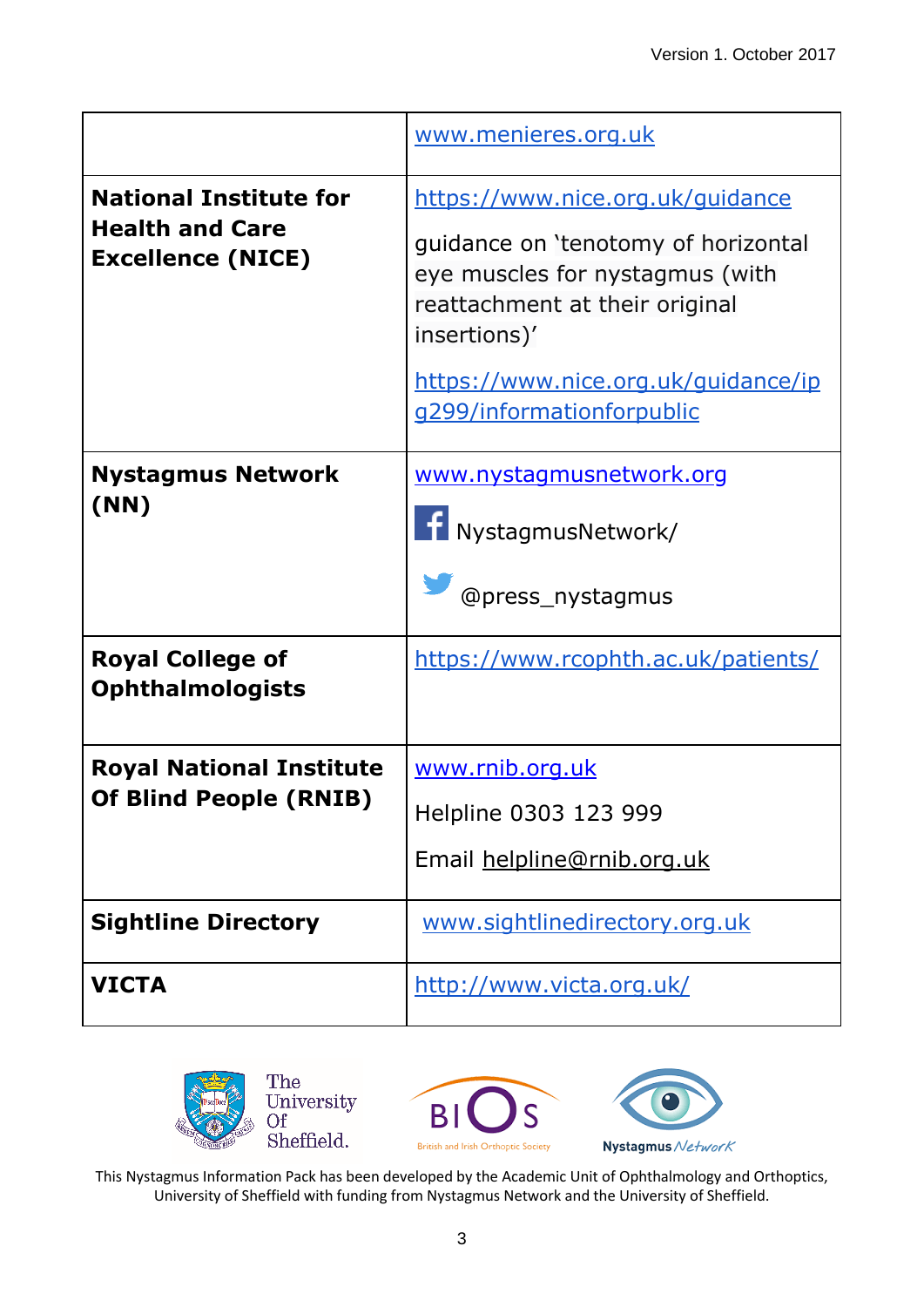|                                                                                      | Helpline 01908 240831                                                                                                                                                                                                     |
|--------------------------------------------------------------------------------------|---------------------------------------------------------------------------------------------------------------------------------------------------------------------------------------------------------------------------|
|                                                                                      | T VICTAChildren                                                                                                                                                                                                           |
|                                                                                      | @VICTAchildren                                                                                                                                                                                                            |
| <b>Visionary</b>                                                                     | www.visionary.org.uk                                                                                                                                                                                                      |
| <b>Wobbly Wednesday</b><br>Nystagmus awareness day<br>led by Nystagmus Network       | http://nystagmusnetwork.org/fundrai<br>se/wobbly-wednesday/                                                                                                                                                               |
| <b>You Tube</b><br>"The Way We See It" a<br>video developed by<br>Nystagmus Network. | It is presented by individuals with<br>nystagmus discussing school,<br>university, employment, driving,<br>sport and being the parent of child<br>with nystagmus. Available at<br>www.youtube.com/watch?v=Ey-<br>UD5Vzu Q |

## **SUPPORT**

**Nystagmus Network (NN)** – a charity that aims to provide support and fund research into nystagmus. NN provides support and information to individuals with nystagmus, their parents, families, friends and teachers. Their website contains useful booklets regarding nystagmus, adaptations and support for nystagmus and leaflets for teachers. Current events, updates, campaigns and peer





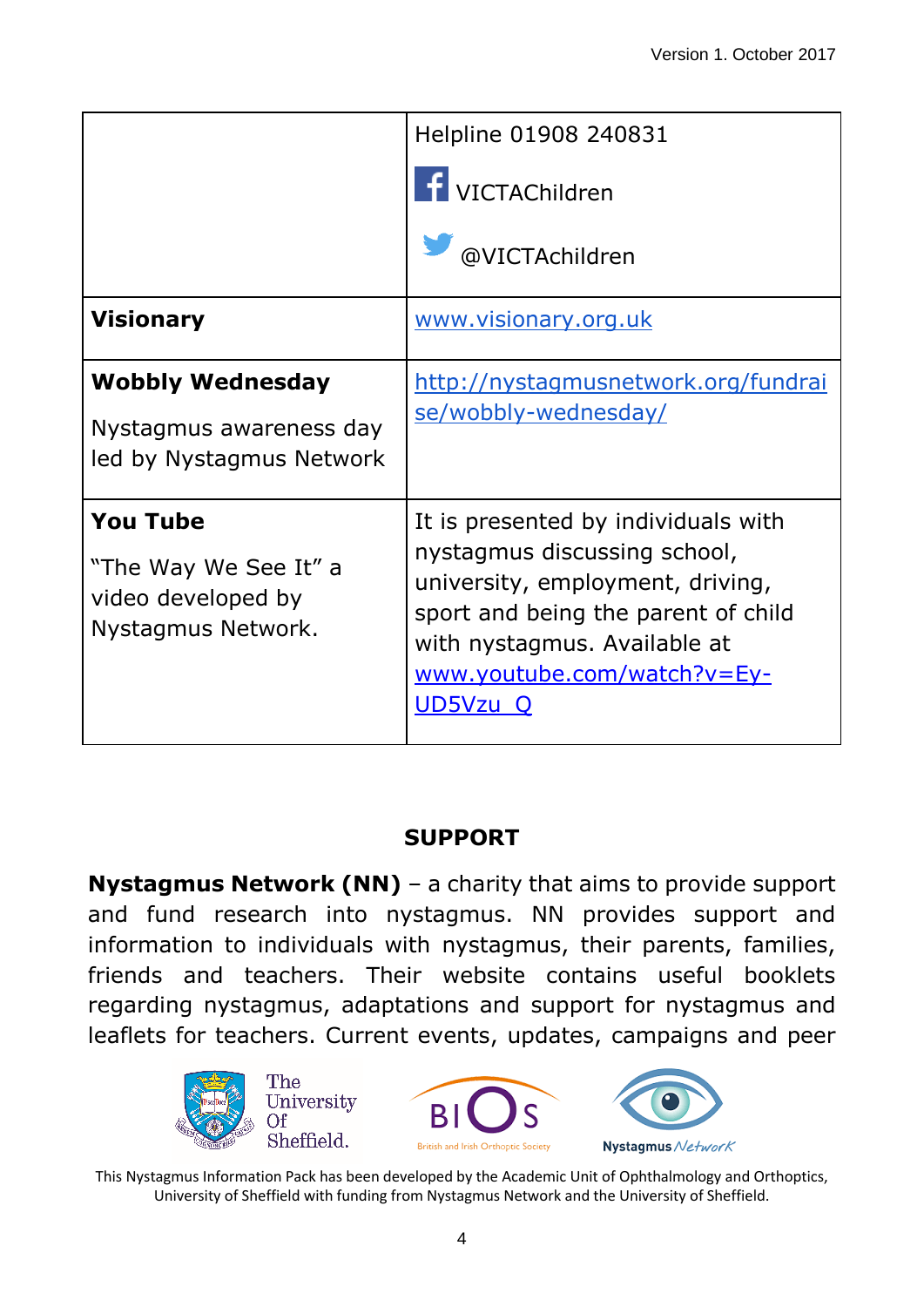support are available via their website, facebook page, twitter feed, telephone helpline or email support. They can help with issues such as education, employment, discrimination and benefits as well as providing an advocacy service to help ensure your rights are upheld and you receive the support you are entitled to live an independent lifestyle.

**IN-Vision** – a patient led charity aiming to find a cure for infantile nystagmus. "In Vision" provides lots of information regarding current research into nystagmus, its causes and treatments as well as an in depth resources guide for equipment, low vision aids and education guides. If you would like to participate in future research projects, IN-Vision is compiling a secure, private database where you can register your interest.

**Royal National Institute Of Blind People (RNIB)** – a charity that provides services and support for individuals and families/carers of individuals with impaired vision. Specialist services such as an eye health information service, advice service, and legal rights service, sight loss counselling team, talking books service and digital skills training can be accessed by contacting them via their helpline or by email**.** The "connect" service helps you to meet people with similar experiences to you, to share your experiences and find solutions to the difficulties you may be facing. Connect provides opportunities for telephone group chat or online chat to find out more about local activities and services in your area. The charity 'Action for Blind People' has merged with RNIB.

**LOOK** – a charity that provides help, support and services for visually impaired children and their families and carers. Their helpline provides practical advice, emotional support and information regarding different eye conditions. Their website has links to youth





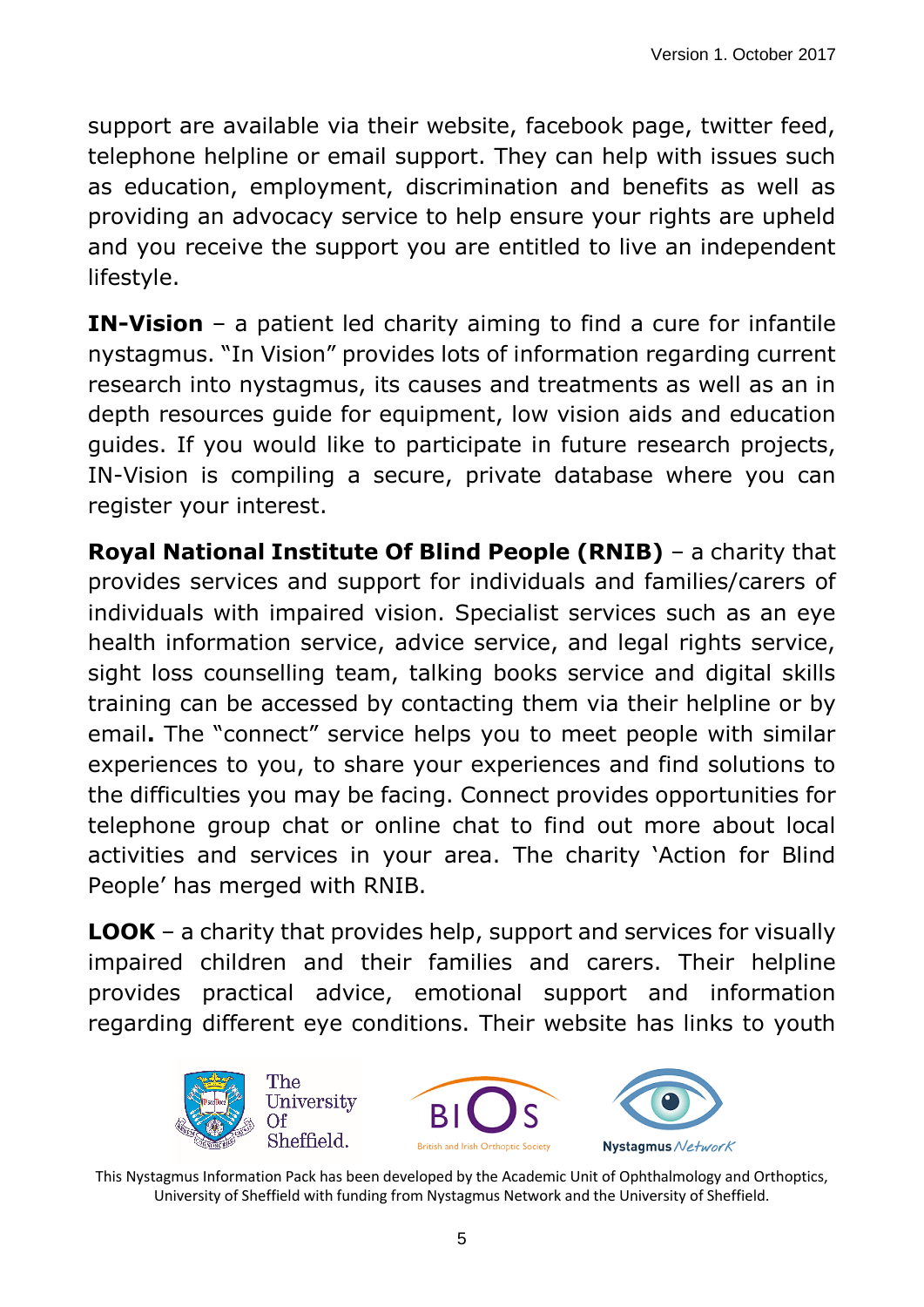groups and parent groups across the UK. They run regular events as part of youth projects, such as confidence building weekends and dance events. OutLOOK audio magazine is written and produced by children and young people with visual impairment and looks at different aspects of growing up with a visual impairment.

**VICTA** - VICTA supports children and young people who are sight impaired or severely sight impaired and their families. Across the UK, they provide a range of activities to improve emotional, social and living skills. Throughout the year, they organise many different events to socialise, have fun and travel. Activities such as annual family weekends for parents with workshops and organised activities, early years weekends for families with children under 5 years, youth weekends for young people aged 18 to 29 with activities such as canoeing, surfing and indoor skydiving to build confidence are available. Family days and activities in a range of locations such as zoos, museums and theatres bring together families and their children.

**Guide Dogs** - This charity aims to deliver a guide dog service and other mobility services for people who are sight impaired or severely sight impaired. The charity 'Blind Children UK' has merged with Guide Dogs, to help expand the services available to children with sight impairment.

**Sightline Directory** – a very useful directory aimed at helping sight impaired or severely sight impaired people to find services in their local area.

**Local charities and support groups** - as well as national charities and support groups, there are also a wide range of local charities and groups available for people with sight impairment.